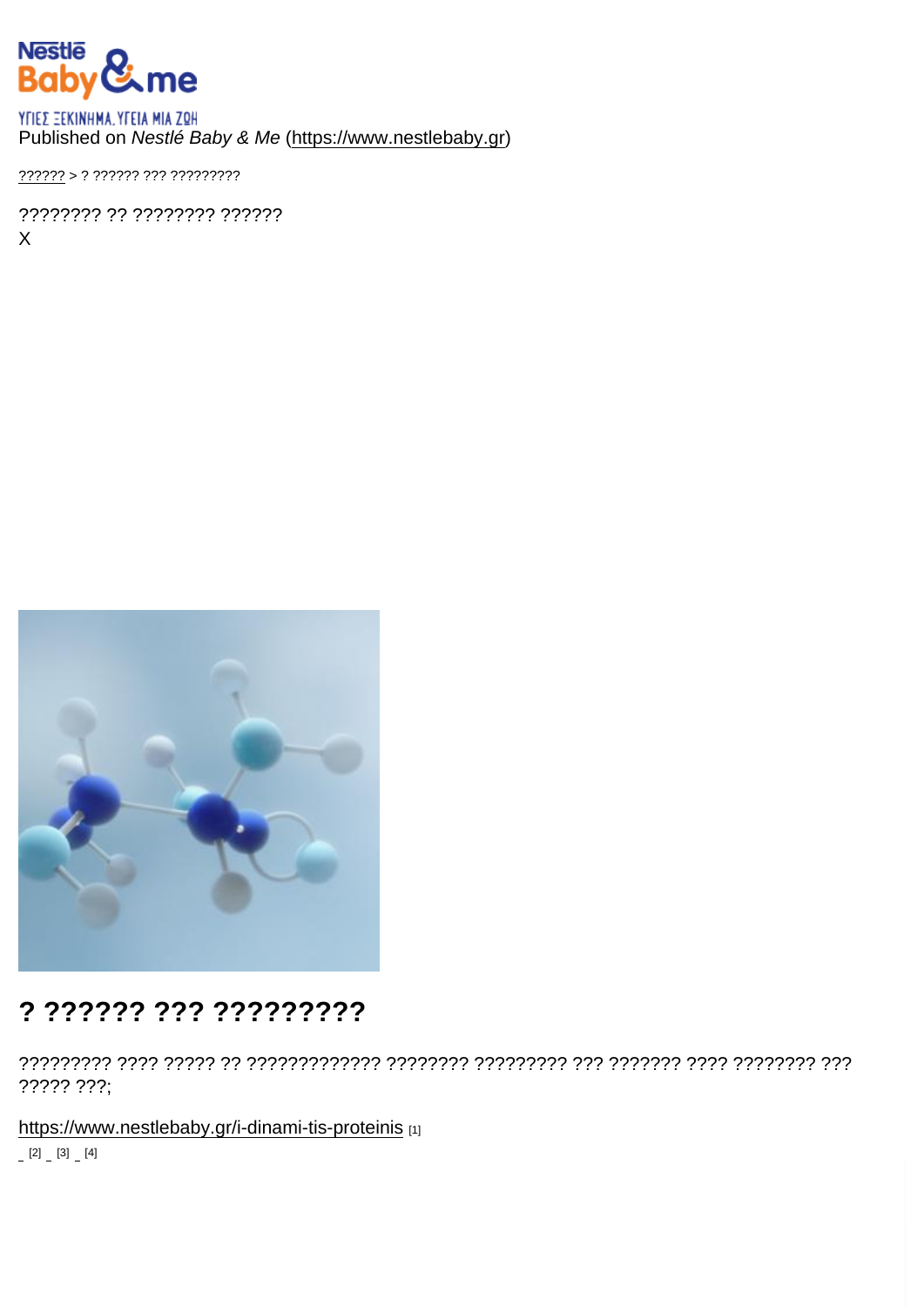# ? ?????? ??? ?????????

 $????? ???$ 

- $\bullet$  [5]<br> $\bullet$  ????????? [1]
- 
- $.77777777$

# ?? ????????? ??? ????????

## $? ? ? ? ? ? ? ? ? ? ? ?$

- $\frac{\ast}{\sqrt{2}}$
- $[6]$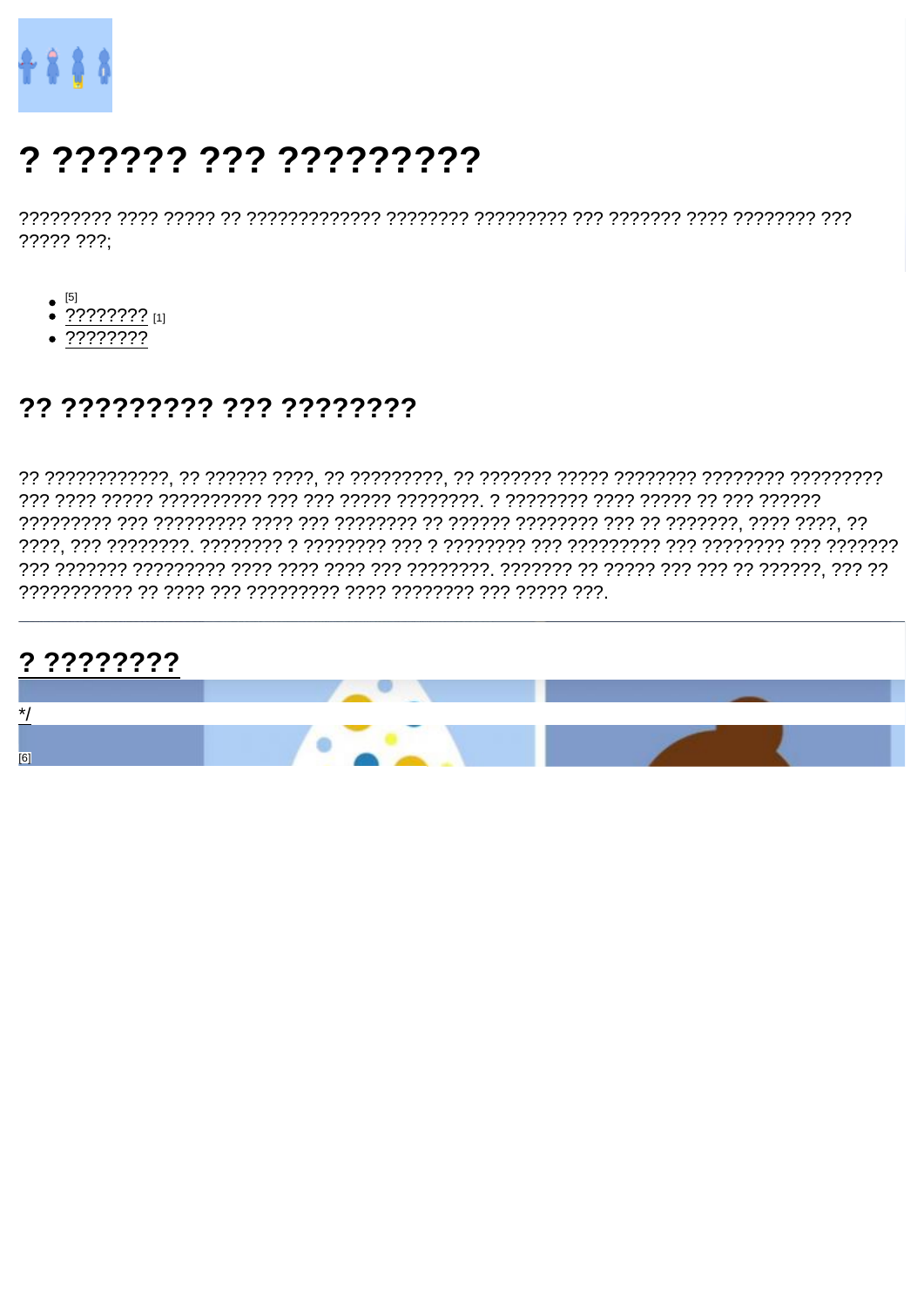$'$ ?????????

 $[7]$ 

#### 

 $???? ???????????$ ...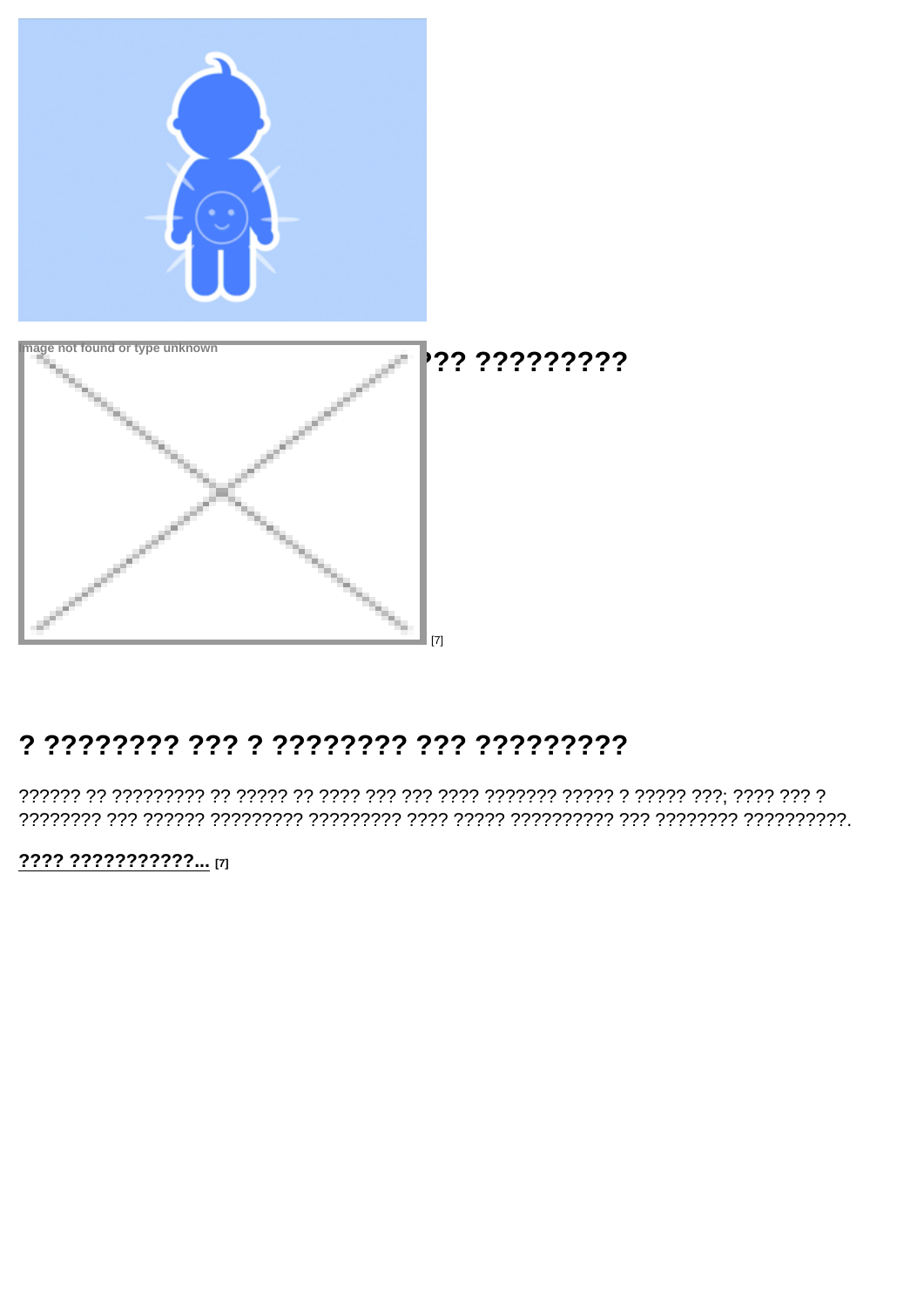'?? ???

 $[8]$ 

## ?? ?????? ????????? ??? ?? ???? ???

??? ???????;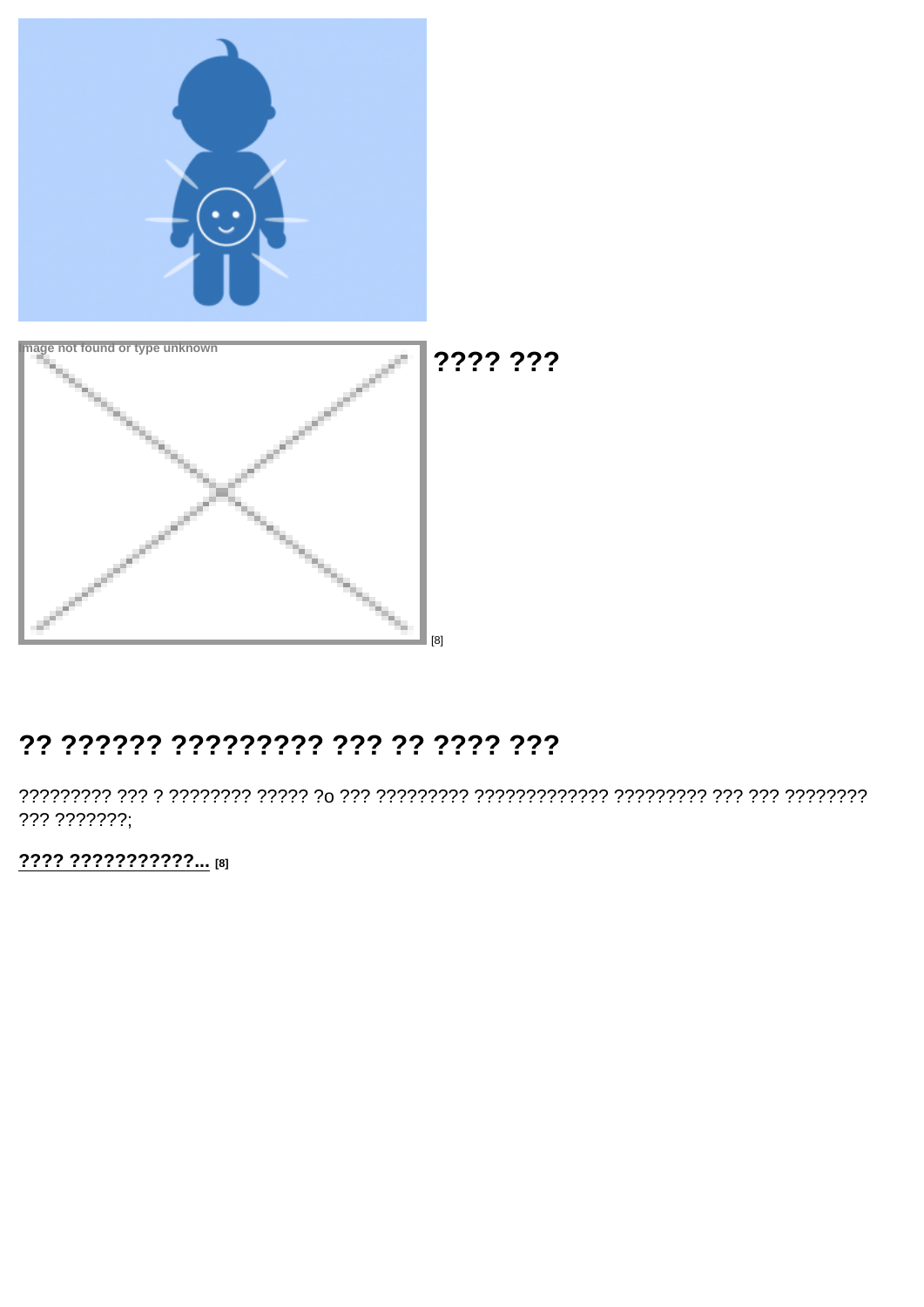$[9]$ 

# ????. ???? ? ?????? ?????!

???? ???????????... [9]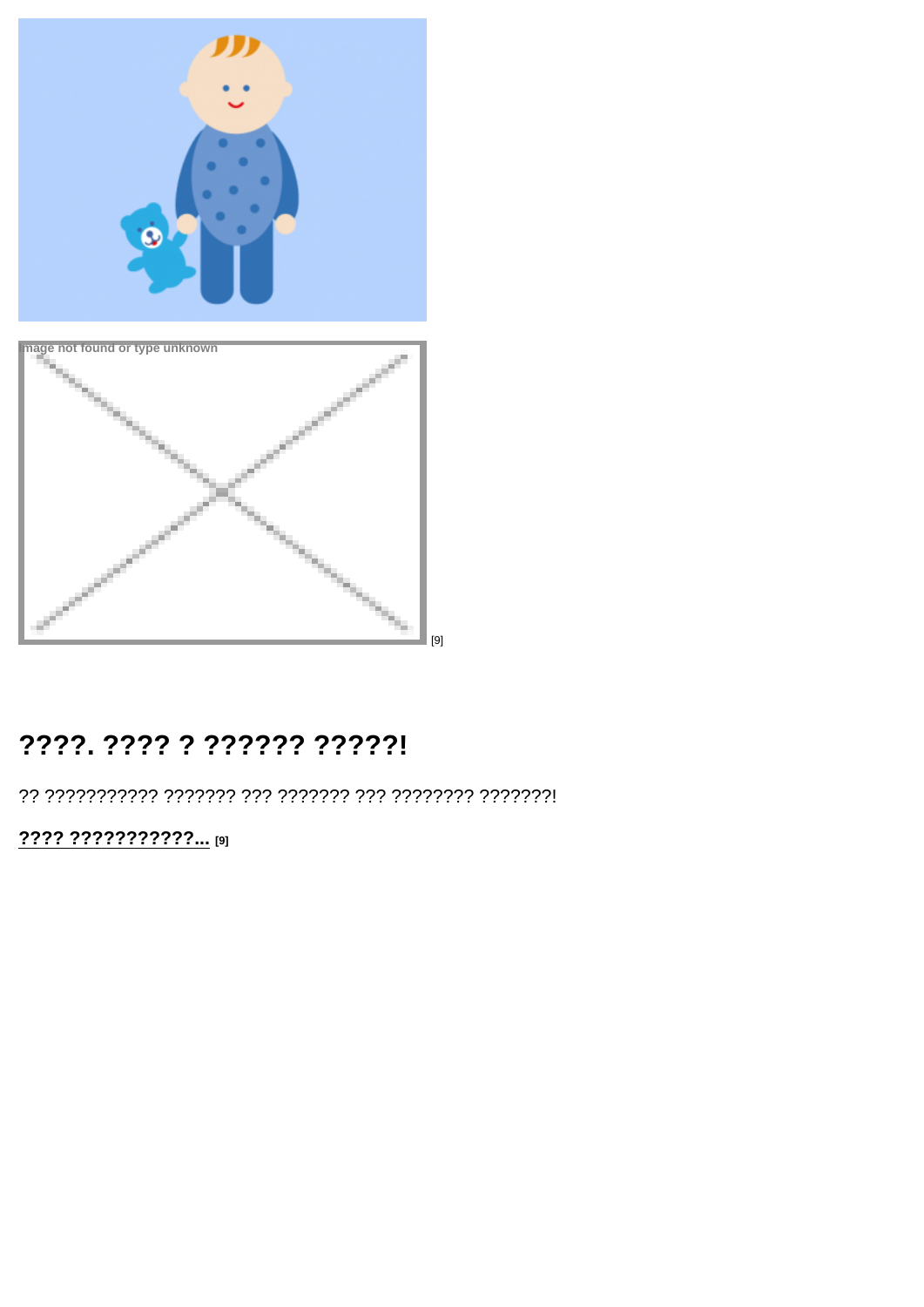?? ?????

 $[10]$ 

#### ???????? ??? ???? ???????? ??? ?????

???? ???????????... [10]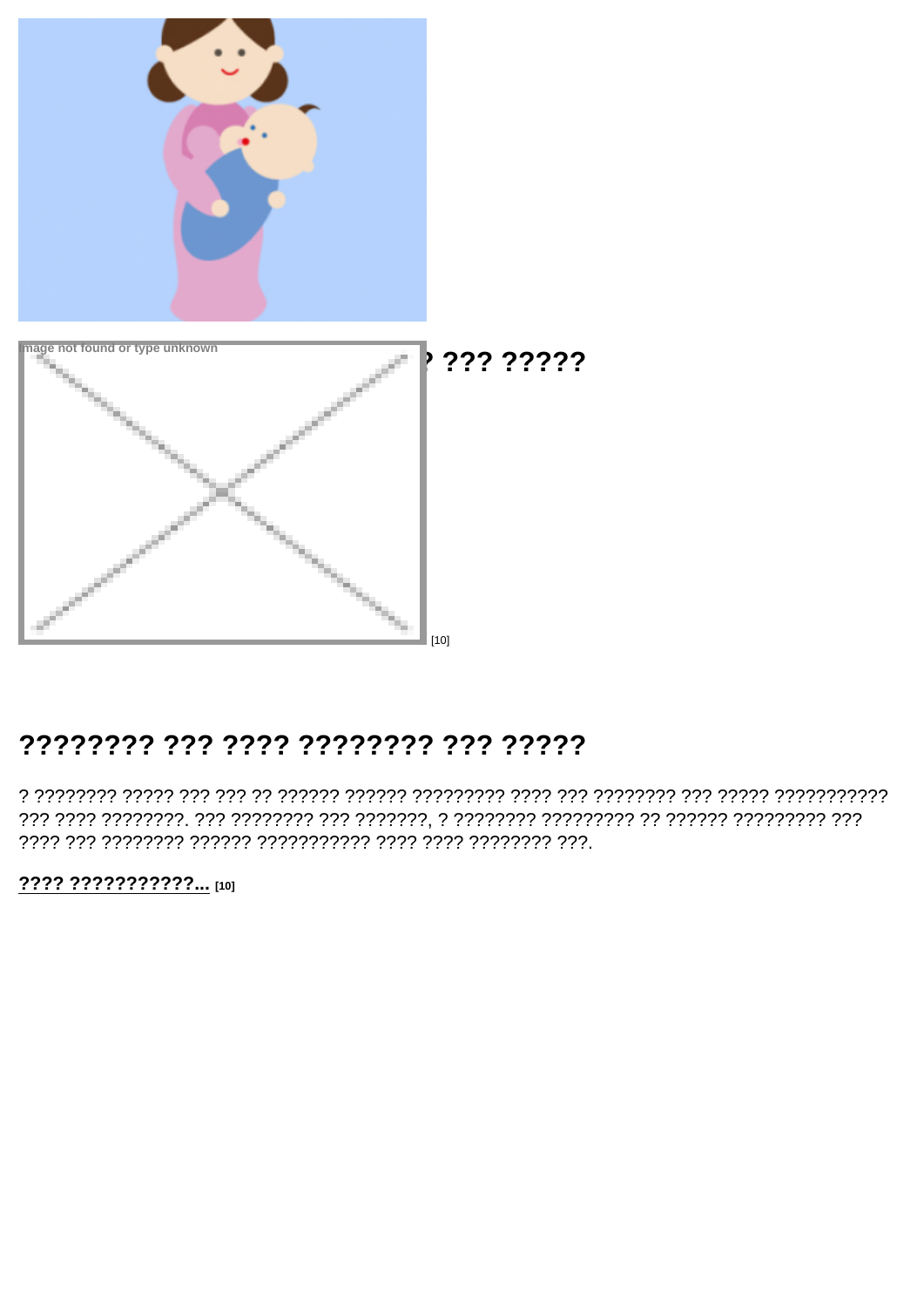#### ??? ?? ?????

 $[11]$ 

# 

???? ???????????... [11]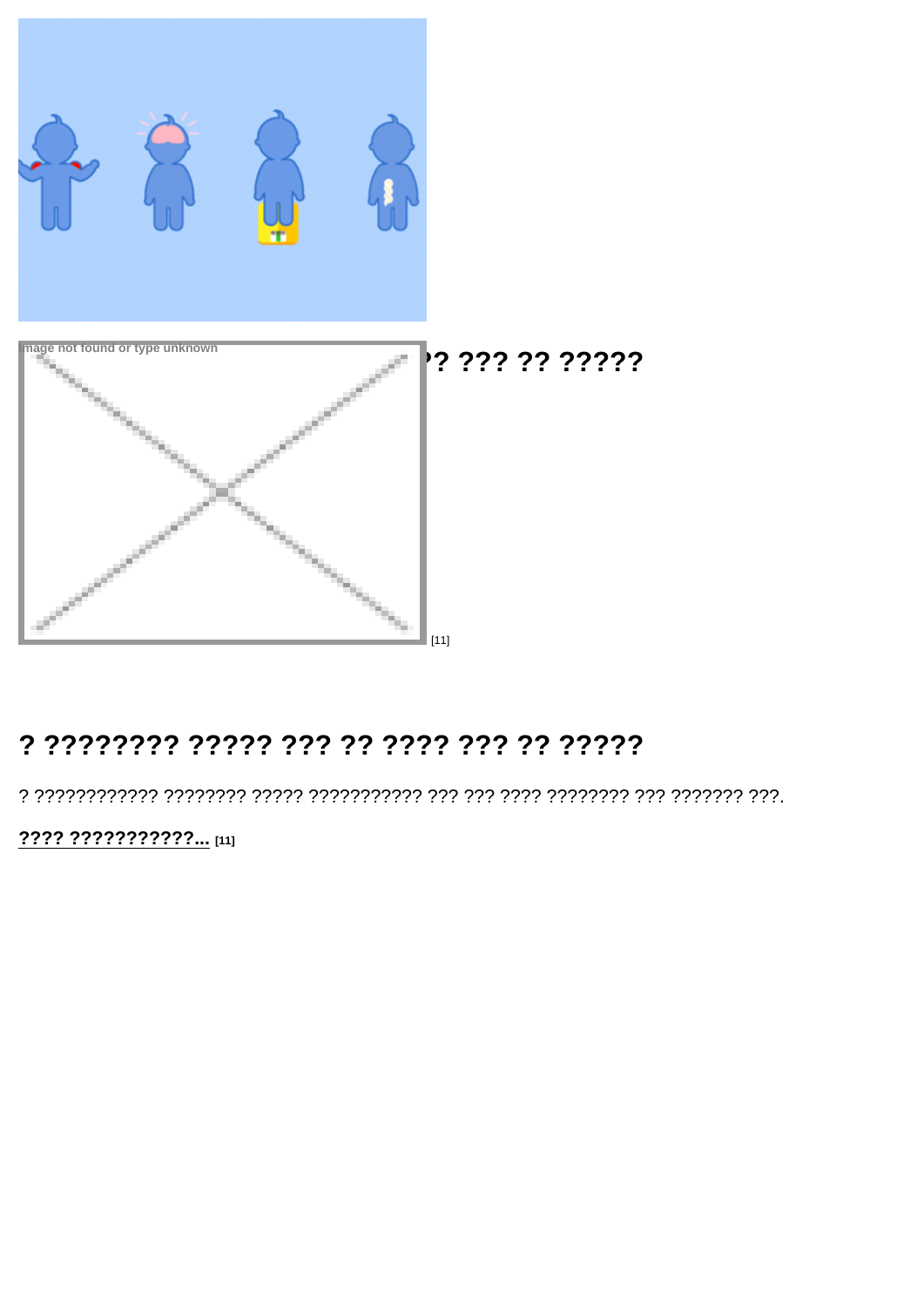?????

 $[12]$ 

## ? ???????? ??? ????????? ??? ?????

??? ??? ?? ???????? ???.

???? ???????????... [12]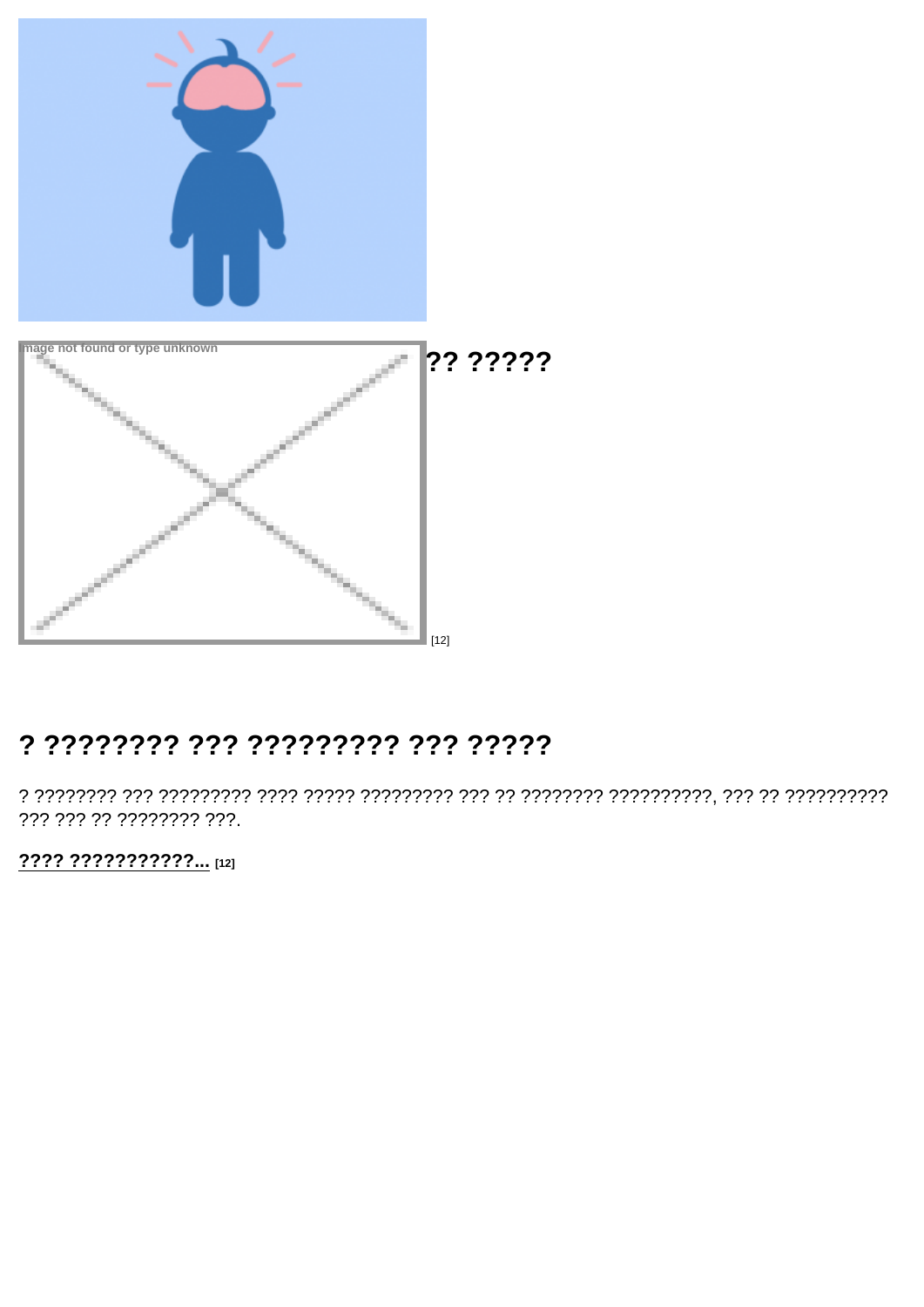???? ?????? ?? ?????????.

 $[13]$ 

#### 

???? ???????????... [13]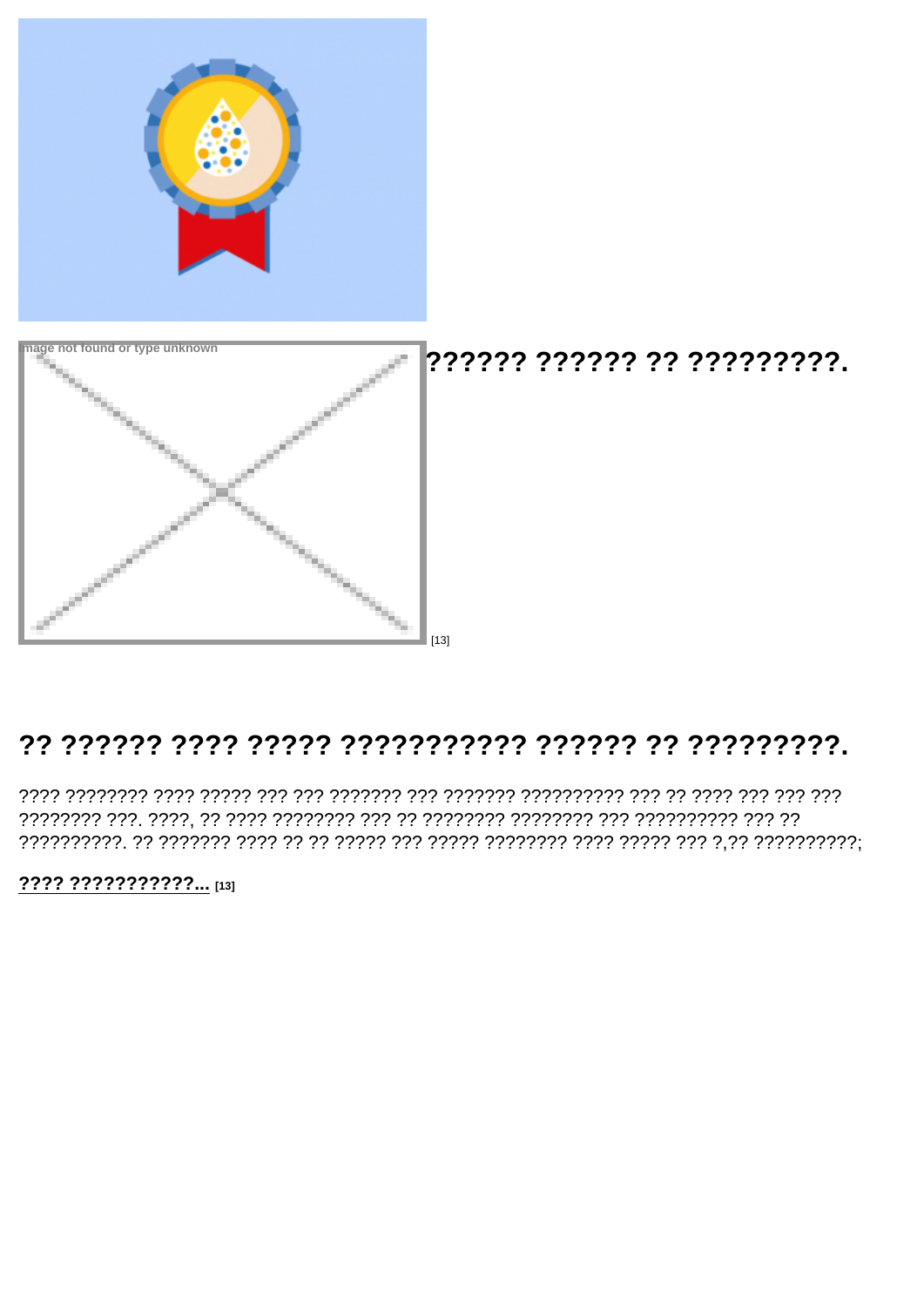$[14]$ 

# ????? ????? ??? ?? ????.

777777 777 777777777777 777 77777 777.

???? ???????????... [14]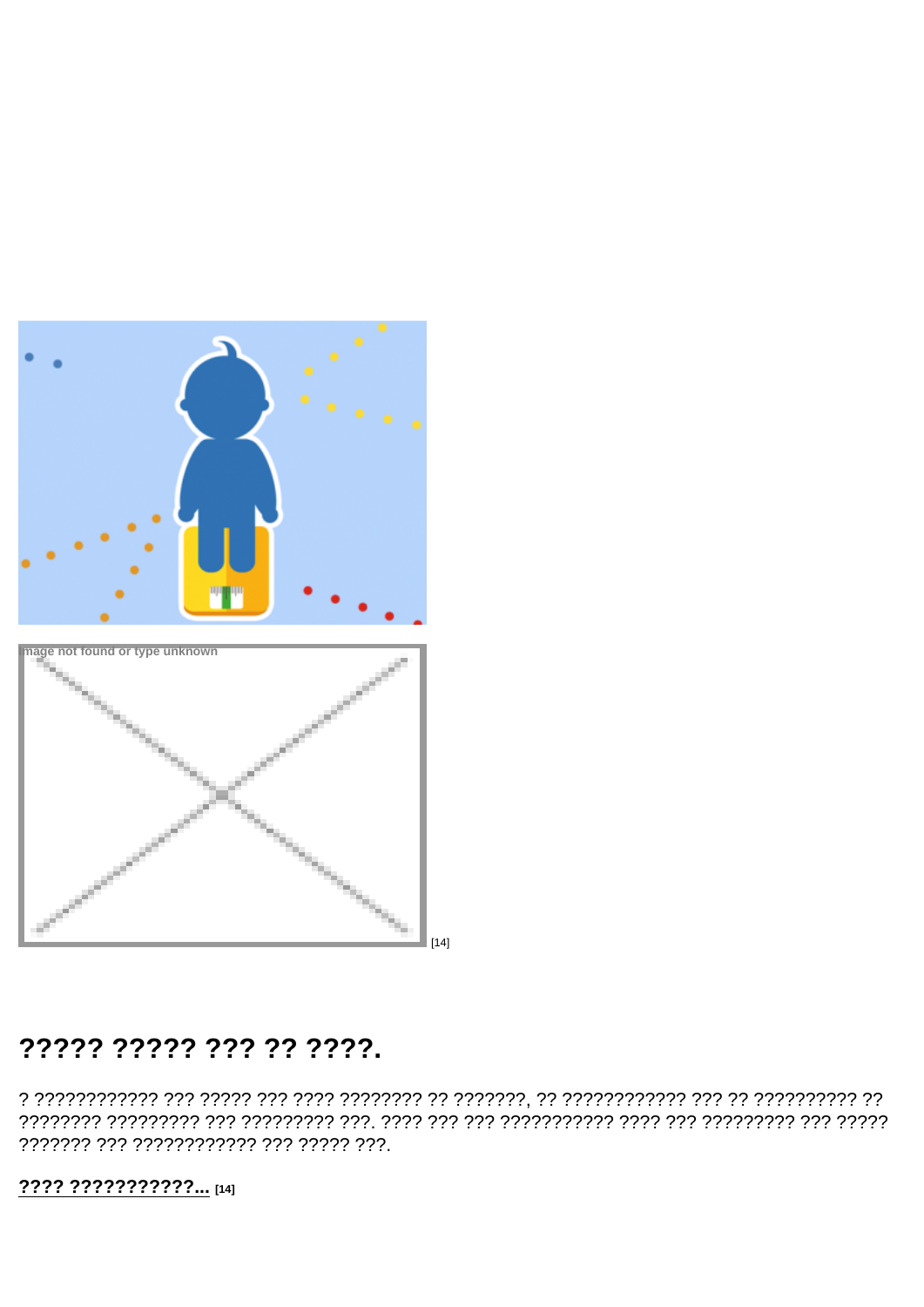$[15]$ 

# ??????? ??? ?????????

?????????????? ??????????!

???? ???????????... [15]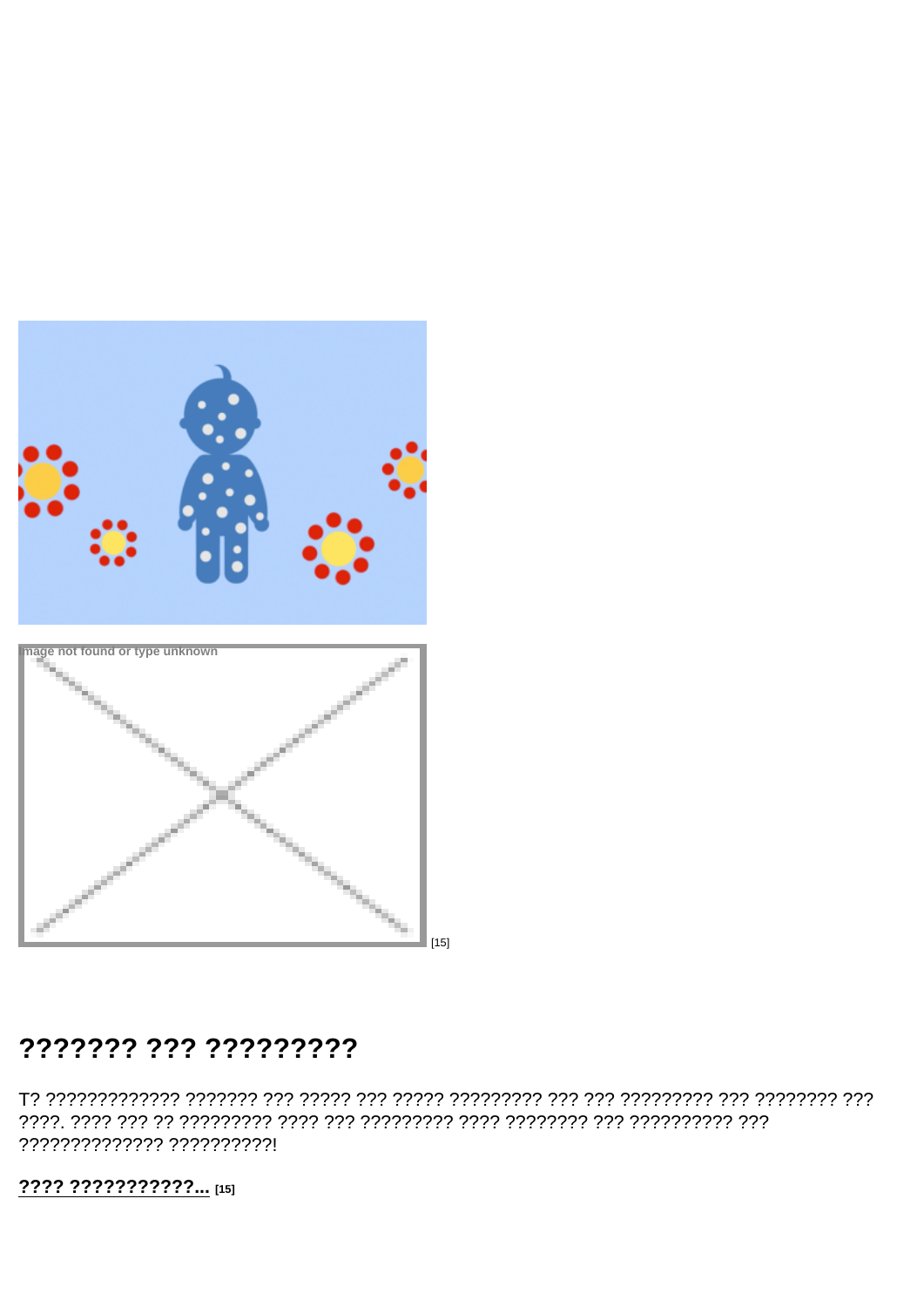'?????? ??? ?????.

 $[16]$ 

# 

???? ???????????... [16]

Source URL: https://www.nestlebaby.gr/i-dinami-tis-proteinis

?????????